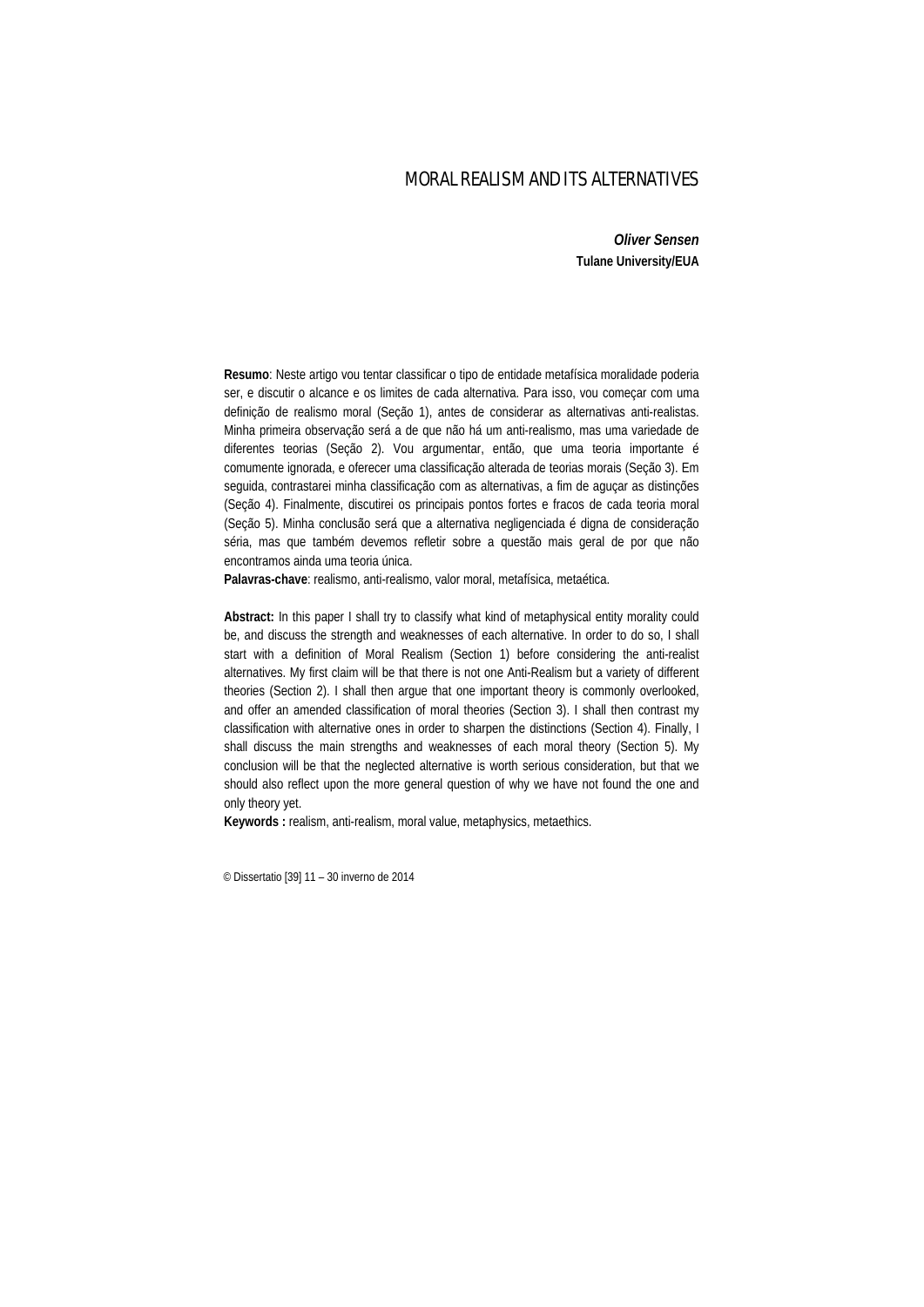What is the metaphysical basis of morality? What kind of entity is a moral value or the origin of a principle? If one says, for instance, that the environment has a moral value and should be preserved, what kind of entity is this value? Value could be a property of the environment, in the sense that the environment has this value property even if there is no being that could value it. Alternatively, the value of something might merely be what an observer values, and nothing more. Finally, there might not be such a thing as value anywhere; we might just be in error about value statements. Do these options exhaust all the possibilities?

In this paper I shall try to classify what kind of metaphysical entity morality could be, and discuss the strength and weaknesses of each alternative. In order to do so, I shall start with a definition of Moral Realism (Section 1) before considering the anti-realist alternatives. My first claim will be that there is not one Anti-Realism but a variety of different theories (Section 2). I shall then argue that one important theory is commonly overlooked, and offer an amended classification of moral theories (Section 3). I shall then contrast my classification with alternative ones in order to sharpen the distinctions (Section 4). Finally, I shall discuss the main strengths and weaknesses of each moral theory (Section 5). My conclusion will be that the neglected alternative is worth serious consideration, but that we should also reflect upon the more general question of why we have not found the one and only theory yet.

#### Section 1: Moral Realism

What is moral realism? Before I shall try to argue for one suggestion, it is important to specify the question a little further. There are different levels of moral inquiry. One can deliberate about what the right thing to do is in a particular situation, try to find a general principle with which one can decide any moral question, or think about the nature of moral values and prescriptions in general. For instance, it is one thing to ask whether one should be a vegetarian, another to postulate a principle that states which beings are to be respected and how, and a third to ask about the nature of this prescription. The middle level, where one tries to find a general principle about what is right and good, is usually called 'normative ethics.' This field is the host to the discussions between Utilitarianism, Deontology, and Virtue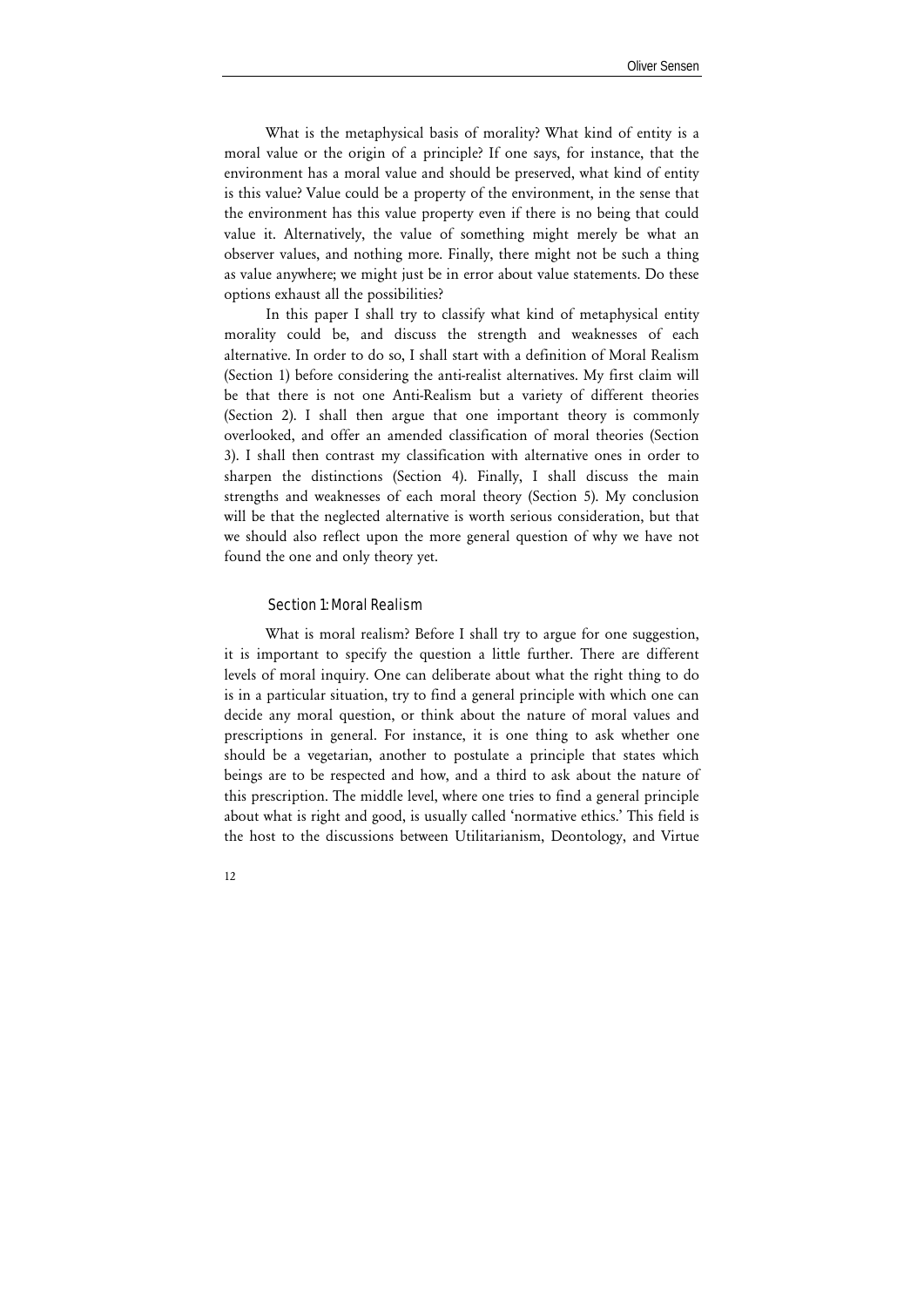Ethics. One might argue that the right principle is to maximize happiness, for instance, or the Kantian principle that one should never treat anyone merely as a means. While both of these principles are about the question of what one should do, Virtue Ethics asks the more general questions of what kind of being one should become. The right principle might then be to develop an excellent character.

A second level of moral inquiry has usually been called 'applied ethics.' The idea was that one could settle the question of normative ethics, and then just apply the right principle to particular situations. But since there is neither agreement on the normative level, nor does one principle seem to fit the complexity of moral life with its very different situations, the level is now more properly called 'practical ethics.' It addresses such questions as famine relief, protection of the environment, euthanasia, vegetarianism, or whether it could be allowed to torture a terrorist who knows the location of a hidden bomb.

The topic of Moral Realism is addressed on a third level. Even if one has figured out what is the right thing to do in practical ethics, and even if one could subsume all the answers under one principle in normative ethics, the question still remains what is the nature of this principle, and what kind of entity morality is. For instance, does this principle describe an objective reality 'out there,' or is it merely an expression of one's preferences? This third level is usually called 'meta-ethics.' In meta-ethics one applies the fields of theoretical philosophy to the subject matter of morality. One can ask about the metaphysical nature of moral entities, one can ask the epistemic question of how one can know moral propositions, one can ask questions about the logic or proper language of morality, or one can address issues in moral psychology, and ask about the proper moral motivation, among others.

Moral Realism is an issue in meta-ethics. However, there is not one clear definition of what should count as Moral Realism. A popular definition was given by Geoffrey Sayre-McCord when he stated moral realism as consisting in the following two theses: "(1) the claims in question, when literally construed, are literally true or false (cognitivism), and (2) some are literally true" (SAYRE-MCCORD, 1988, p. 5). According to this definition, the distinction between Moral Realism and Anti-Realism is a semantic one. Moral realism would be a form of cognitivism, and Anti-Realism would be confined to non-cognitivism. However, recently there has been a trend to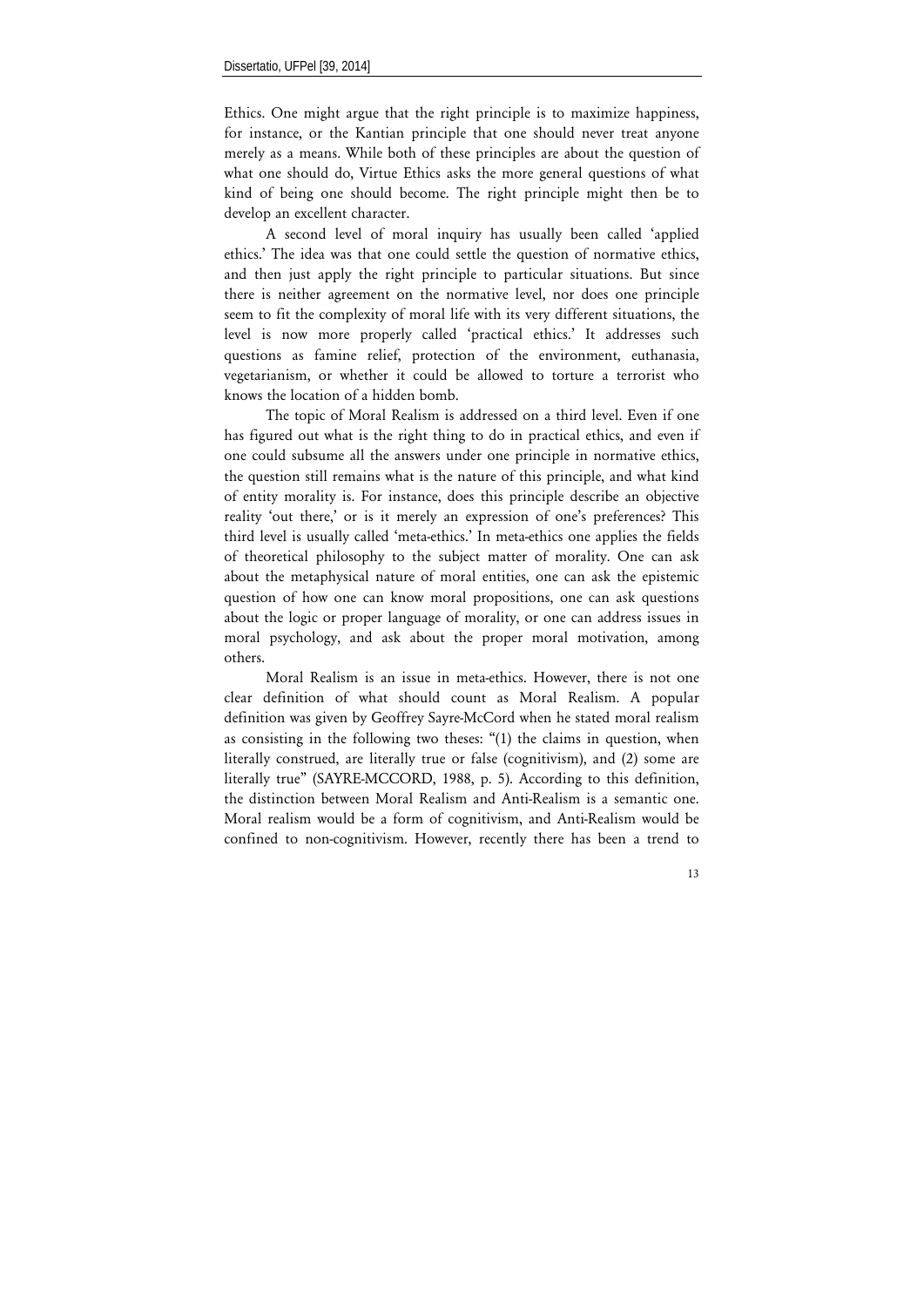abandon the semantic definition in favor of an ontological or metaphysical one (cf. FITZPATRICK, 2009). The problem with the semantic definition, as it seems to me, is that too much would count as moral realism. Imagine a view according to which moral judgments report one's inner state of feelings. For instance, to say that something is morally wrong would describe that one has a feeling of disapproval. Such a description is truth-apt, and could be true or false. However, to call such a view 'Moral Realism' might conceal what most people find attractive about a realist position: that there are moral entities 'out there,' which are true independently of our feelings. So one needs to specify how one uses the label 'Moral Realism,' and one has to analyze carefully how another uses it before engaging in a debate.

In this paper, I shall follow the recent trend and refer to 'Moral Realism' as a distinct metaphysical position about the nature of morality. On this view, a Moral Realist is someone who holds that morality exists 'out there,' independently of any human perspective. This moral entity could be a substance, a property of a substance, or a separate moral realm which is neither physical nor psychological. For instance, if one says that a tree has a moral value, and should not be cut down, one might hold the view that a tree – in addition to its cells and fluids that make up the biological tree – there is also another entity or property called 'moral value.' It could be that there is a precious entity in the tree, or the biological tree might have, in addition to its natural properties (such as density, color etc.), also a value property. It is no objection against this view that we do not see the value of the tree if we cut it open. Value might not be a natural property that one can discover with the five senses, but it might be a non-natural property that for which one needs a special faculty of intuition to discover it.<sup>1</sup> Finally, it might be stated in a moral realm that is different from the physical and the psychological, that trees are valuable or should not be cut down.

In addition, it is not necessarily the case that this value exists 'out there,' independently of human beings. It could be that only human beings have an absolute moral value. So if there would be no human being, there would be no value on such an account, but it does not mean that value is just what we value or desire. It could be that every human being really has

l 1 This view is usually attributed to G.E. Moore, cf. his 1993. Josef Seifert seems to hold such a view about the value of human beings (cf. SEIFERT, 1997, 97f.).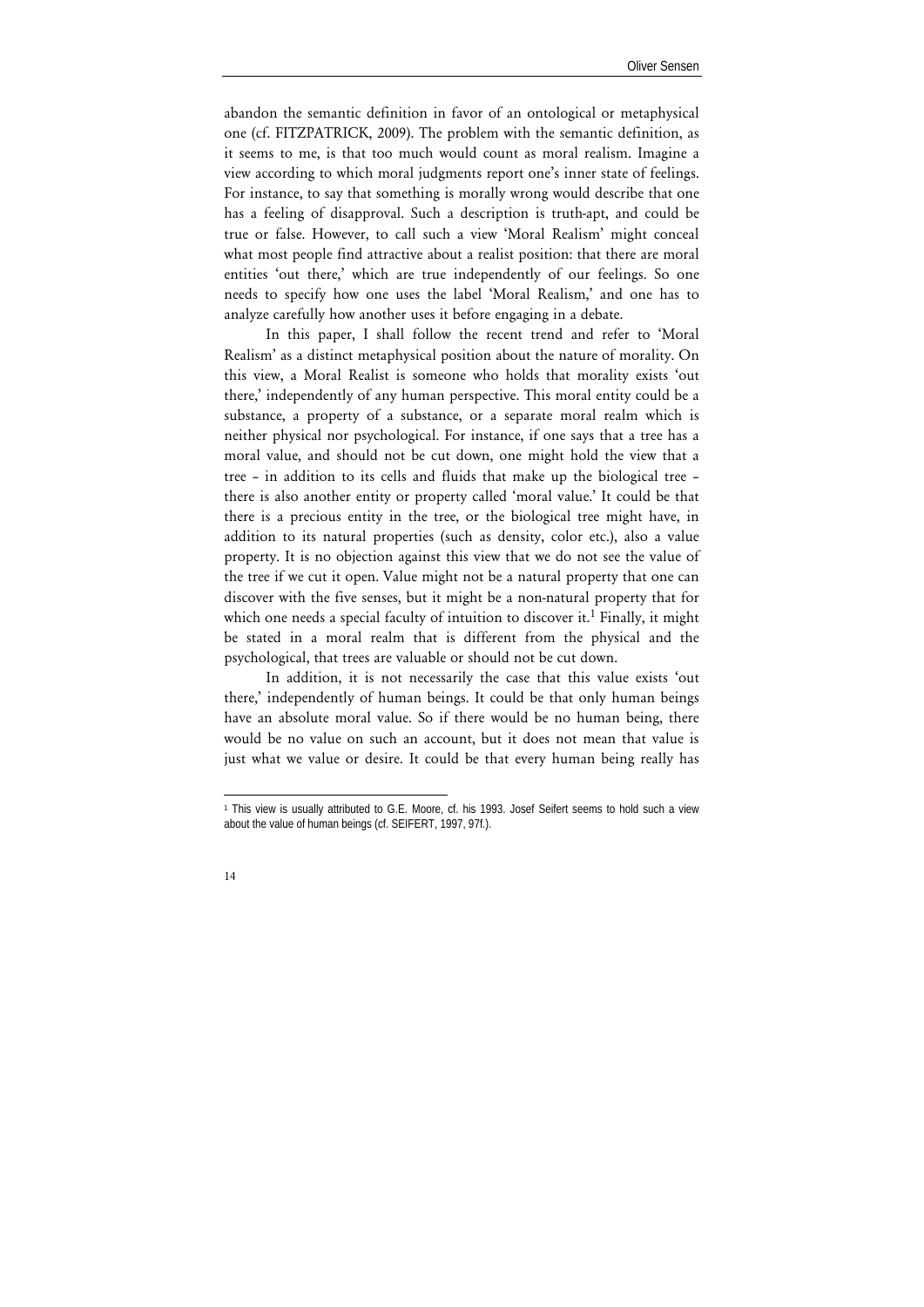such a value independently of one's feelings. A better metaphysical definition of Moral Realism is therefore that morality exist independently of any stance or perspective a human being might take. This is Russ Shafer-Landau's definition, and in this paper, I will endorse this definition of Moral Realism as "*stance-independence*" (SHAFER-LANDAU, 2003, p. 15).

## Section 2: Varieties of Anti-Realism

If one rejects Moral Realism, as I have defined it above, there is more than one alternative. It is tempting to work with a simple dichotomy, such as Realism against Anti-Realism, or – as Mackie did – Objectivism against Subjectivism (cf. MACKIE, 1977). But in doing so, one is likely to gloss over important differences. For instance, if one does not believe that there is an objective moral reality in the sense of my version of Moral Realism, morality could be subjective in the sense that it is constructed by human beings. But one might not want to hold that morality is subjective in the sense that it is constructed by one human being, in contrast to being created by a group, and therefore there is room for another view, which one might call Inter-Subjectivism. But since there is more than one view of Inter-Subjectivism, I shall for now merely call this view 'Constructivism,' and specify the different forms later. In addition to Realism and Constructivism there is at least a third view. One could deny that there is any such thing as morality. This view can be called 'Nihilism.'

The three-fold distinction, between Moral Realism, Constructivism and Nihilism has been suggested by Russ Shafer-Landau (cf. SHAFER-LANDAU, 2003, p. 13-8). Realism, as noted above, is the view that morality is stance-independent. For a Constructivist, on the other hand, morality depends on a certain stance or perspective of a particular being or class of beings. Finally, Nihilism holds that there is no morality, as either stanceindependent or constructed by (human) beings. Within Constructivism Shafer-Landau offers another three-fold distinction between, what he calls, Subjectivism, Relativism, and (Kantian) Contract Theories (cf. SHAFER-LANDAU, 2003, p. 39-41). Subjectivism is the view that morality is constructed by the attitude of one human being, whereas Relativism locates morality in the actual agreement of a group. Kantian Contract theories (such as the ones by Rawls and Scanlon) view morality as constructed not by the actual agreement of a group, but by what one would choose under *ideal*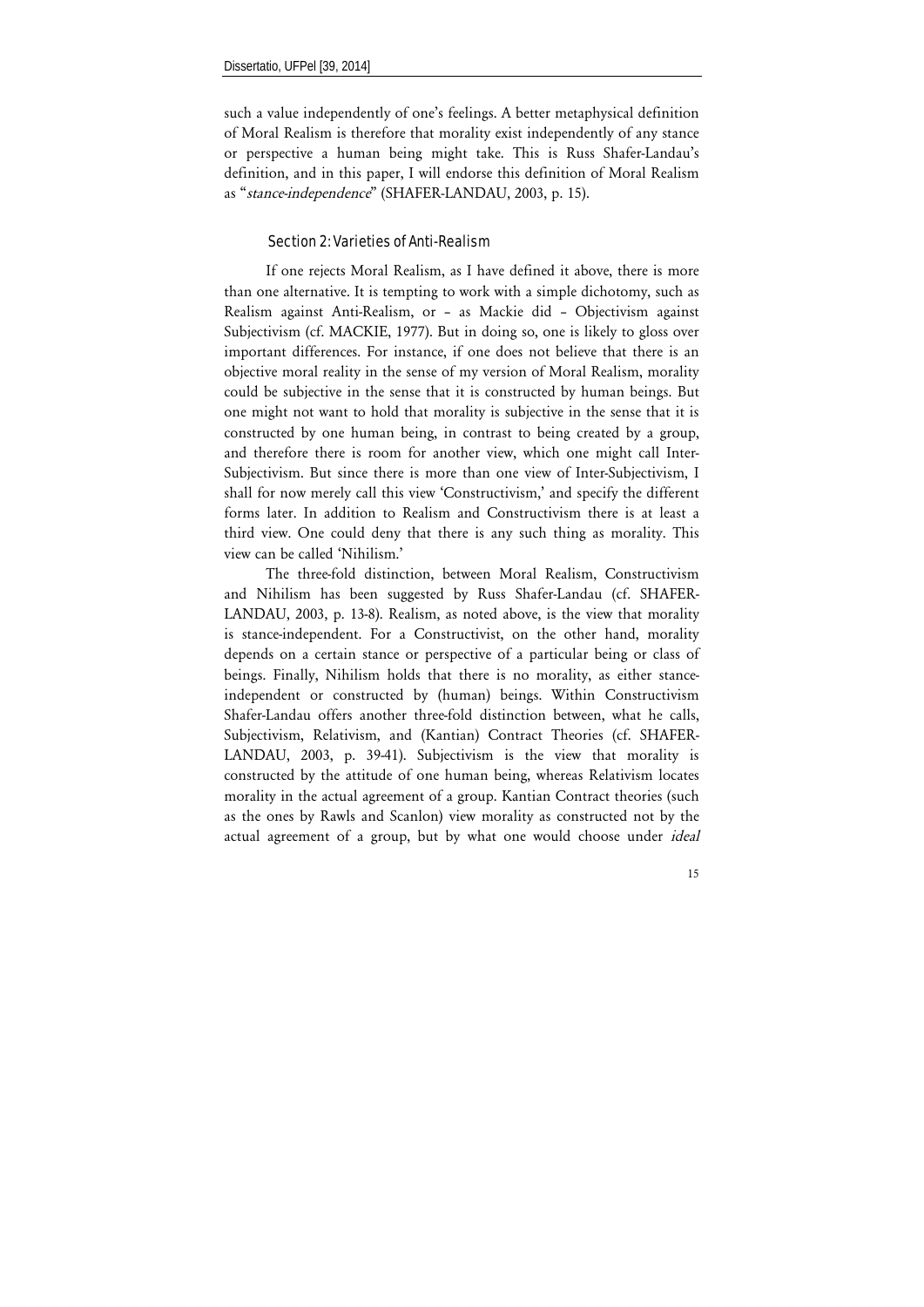circumstances, e.g., if one would adopt an impartial standpoint, or if one would have to design a system, but does not know which place one will occupy in that system. The hope is that – under these circumstances – everyone would choose the same moral principles, even if they make the choice based upon their own interests.

## Section 3: The neglected alternative

Shafer-Landau's classification is an extremely helpful overview over contemporary positions. But is it complete? I shall argue that it does not address Kant's position.<sup>2</sup> My aim is not to do Kant exegesis here (for that cf. SENSEN, 2013), but imagine a position according to which morality is a constitutive principle of one's own reason. By this I mean that the principle describes how a faculty necessarily functions. The principle is an operating principle of human reason, and whenever one reasons, one has to do so in accordance with that principle. A parallel would be a principle of contradiction which states that something cannot be the case and not be the case at the same time and in the same respect. Whenever one reasons, one has to employ this principle. One cannot reason in contradictions, and the principle describes how one has to reason. As such it is constitutive of what it means to employ theoretical reason. Similarly, the moral law might be a constitutive principle of practical reason. It is a dictate of one's own reason. By this, however, is not meant that one creates this law in one's reasoning, as one would adopt a New Year's Resolution. The law is not a product of one's awareness, but it is there already prior to one's awareness, and guides one's awareness in thinking practically.

How should one classify such a position? It is not a form of Nihilism, since it holds that there are moral commands. It is also not a form of Realism, since morality does not exist independently of the stance of human reason. If there were no human reason, there would be no morality. Therefore morality is dependent upon a particular human stance. Is it Constructivism? It does not fit with any of the three versions of Constructivism mentioned so far. It is not a Subjectivism in the sense that it is the product of an individual's desires, and that different individuals would

-

<sup>2</sup> Shafer-Landau confirmed this verbally.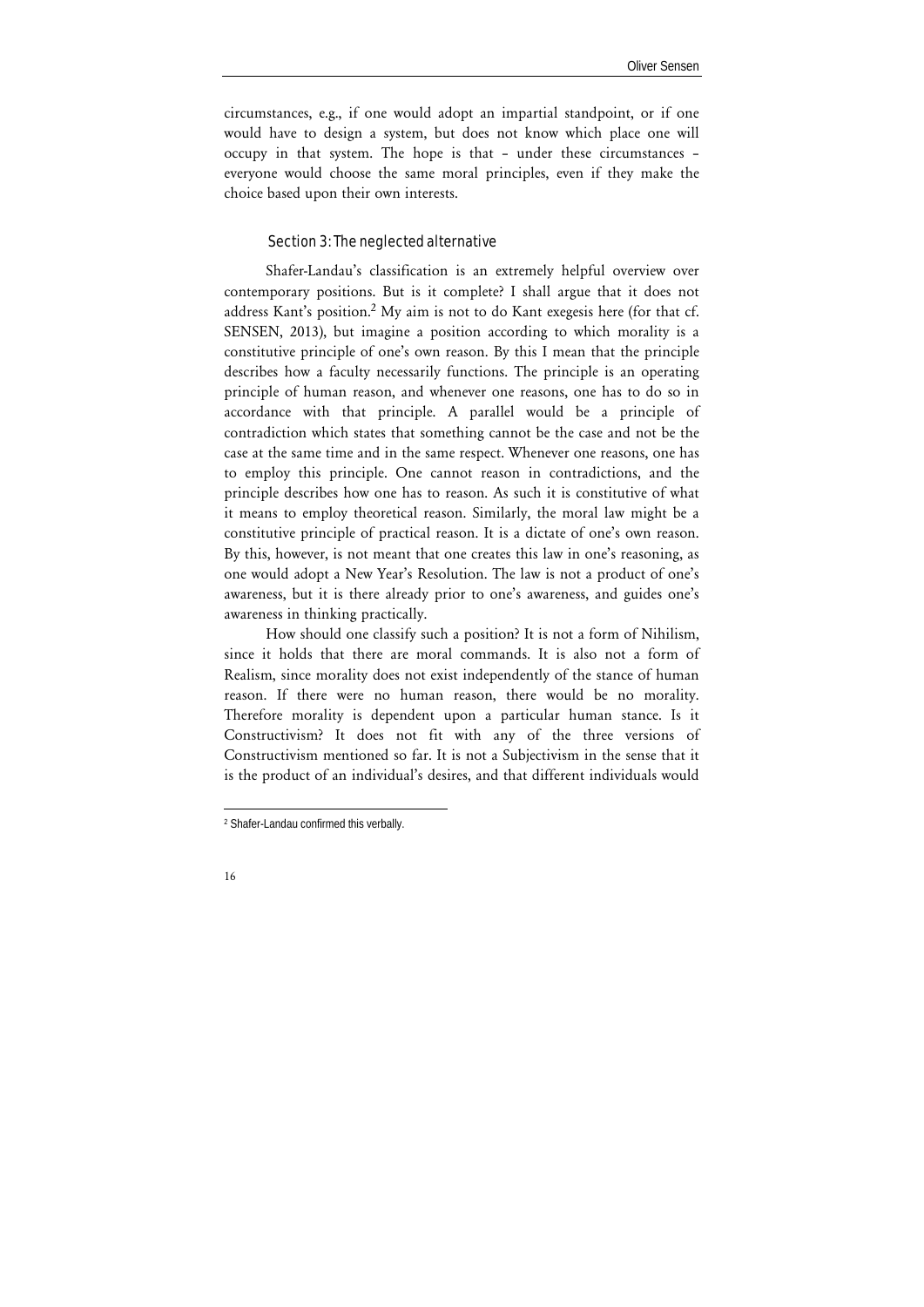come up with different moralities. The moral law, on Kant's account, is unconditioned, universal and not a product of one's desires. But Kant's position is, second, also not a form of Relativism. The moral law is not the product of an actual agreement of a group, and does not differ between different people or groups. Each individual is already fitted with the same law. Finally, Kant's position as I have sketched it above is also not a Contract theory. For the moral law, according to Kant, does not depend on the conscious choosing of an individual under ideal circumstances. Rather the moral law is already given prior to any choosing, and is that which automatically figures into our choosing (although we might not act on it).

How, then, should one classify this position? I think that it should be a sub-form of constructivism,3 but a new form. It is a necessary, preconscious construction on the part of pure practical reason. I therefore call it Constitutivism (cf. REATH, 2006, p. 176-180 and KORSGAARD, 2009), but it is not an empirical form in the sense that one constitutes one's agency by acting and choosing. Rather it is a position according to which there might be an a priori, necessary law prior to one's awareness that guides one's moral reasoning. One could therefore call it 'A Priori' or 'Transcendental Constitutivism<sup>'</sup>

In order to make room for this new position, it will be easier if one not just adds another position to Shafer-Landau's versions of Constructivism, but if one replaces the three-part distinctions with a string of dichotomies. The model I want to suggest is a tree structure where at each junction one branch ends, and the other branch splits up into another dichotomy. For each dichotomy I shall pose one question. If one answers the question with 'no,' the branch will end there. If one answers the question with 'yes,' one should move to the next question. One can classify moral theories according to the following structure:

(1) Does morality exist? Is there such a thing as morality? If one answers 'no,' one is a Nihilist. If one answers 'yes,' one should move to the next question (2).

(2) Is morality a construct of (human or similar) beings? If 'no,' one is a Moral Realist; if 'yes' go to (3).

-

<sup>&</sup>lt;sup>3</sup> I formed this view after a discussion with Gregory Lavers.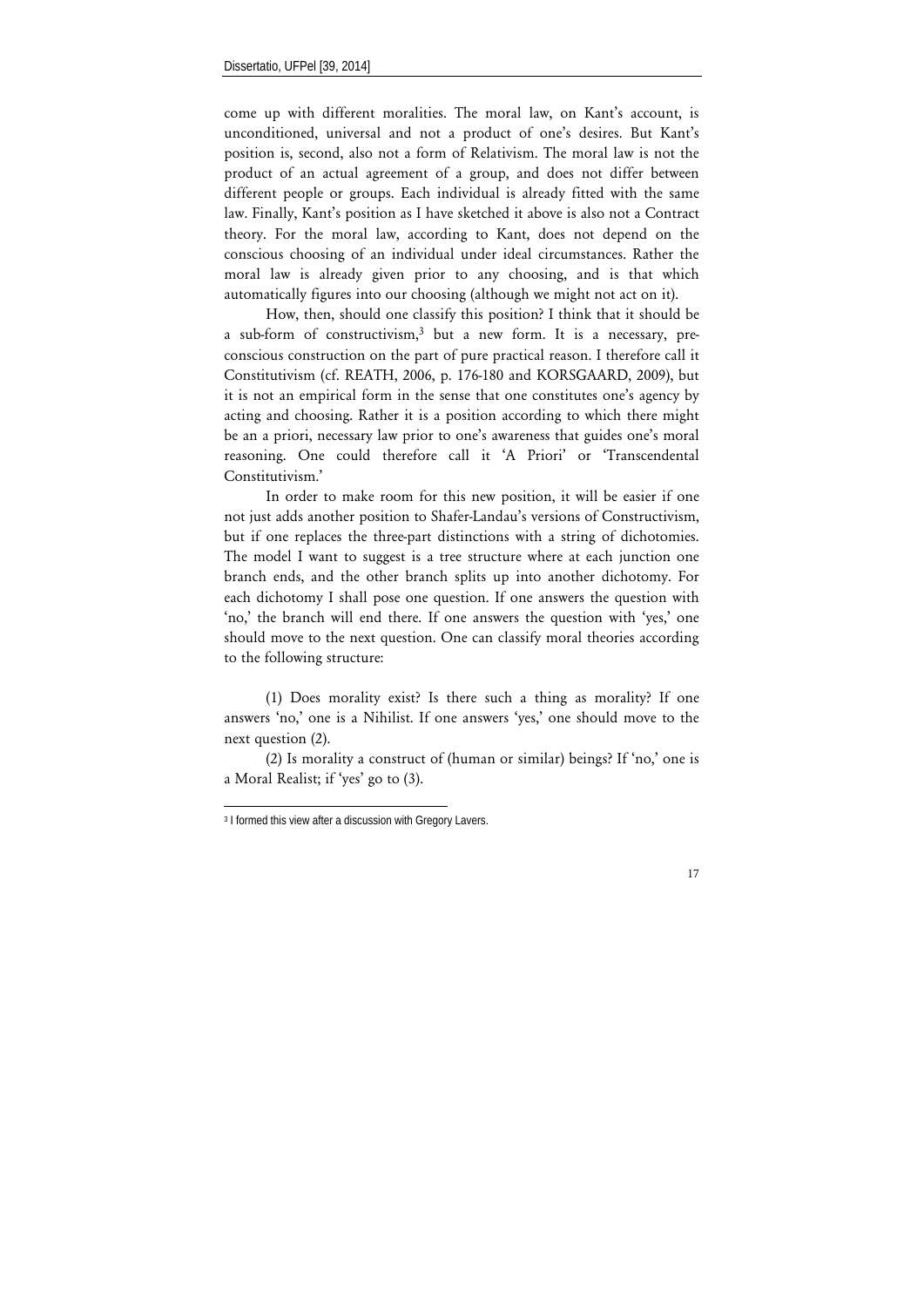(3) Is morality constructed by the individual outlook of merely one being? 'No': Subjectivist – 'Yes': (4).

(4) Is morality more than the *actual* agreement of a group of people? 'No': Relativist – 'Yes': (5).

(5) Is morality a *pre*-*conscious* construction by more than one being? 'No': Contract theories – 'Yes': Constitutivism.

Is this classification exhaustive? Does it cover all possible positions? Probably not, but this amended classification has three advantages over Shafer-Landau's helpful distinctions. My suggestion covers more positions, has a better chance of being exhaustive by using dichotomies, and it can easily be expanded without breaking its structure. This can be demonstrated with a test case. How should one classify Evolutionary Ethics? Under this heading I understand a theory that holds that our contemporary sense of morality is the product of evolution. Whereas in early human history different groups had different codes, the ones with a sense akin to our contemporary views on morality had a better chance of survival, and therefore these traits survived. Imagine a position according to which morality, i.e., (i) a sense of respecting others, (ii) of helping them in need, as well as (iii) a motive for doing the right thing simply because it is right. Imagine also that these three elements were useful for the survival of a species. Groups who had this trait were more likely to survive for instance famines, or attacks by wild animals than groups who did not possess these characteristics. Over time these traits might have become part of the genetic code for the descendants of the group. A modern descendant would therefore find (i)-(iii) as an innate sense.<sup>4</sup> Where would a position like this fit into the above dichotomy structure?

It seems to me that it depends on the time slice one is focusing on.<sup>5</sup> It might well be that at a certain point in time adopting morality was a conscious decision by a group of people. In that case, an evolutionary explanation of morality would be an instance of Relativism, as it is defined above. However, for the contemporary descendant morality is not any longer a conscious decision, but members of this group find themselves having

l

<sup>&</sup>lt;sup>4</sup> For a thorough defense of an evolutionary ethics see Kitcher 2011.<br><sup>5</sup> On this question I benefitted from a discussion with Moritz Hildt.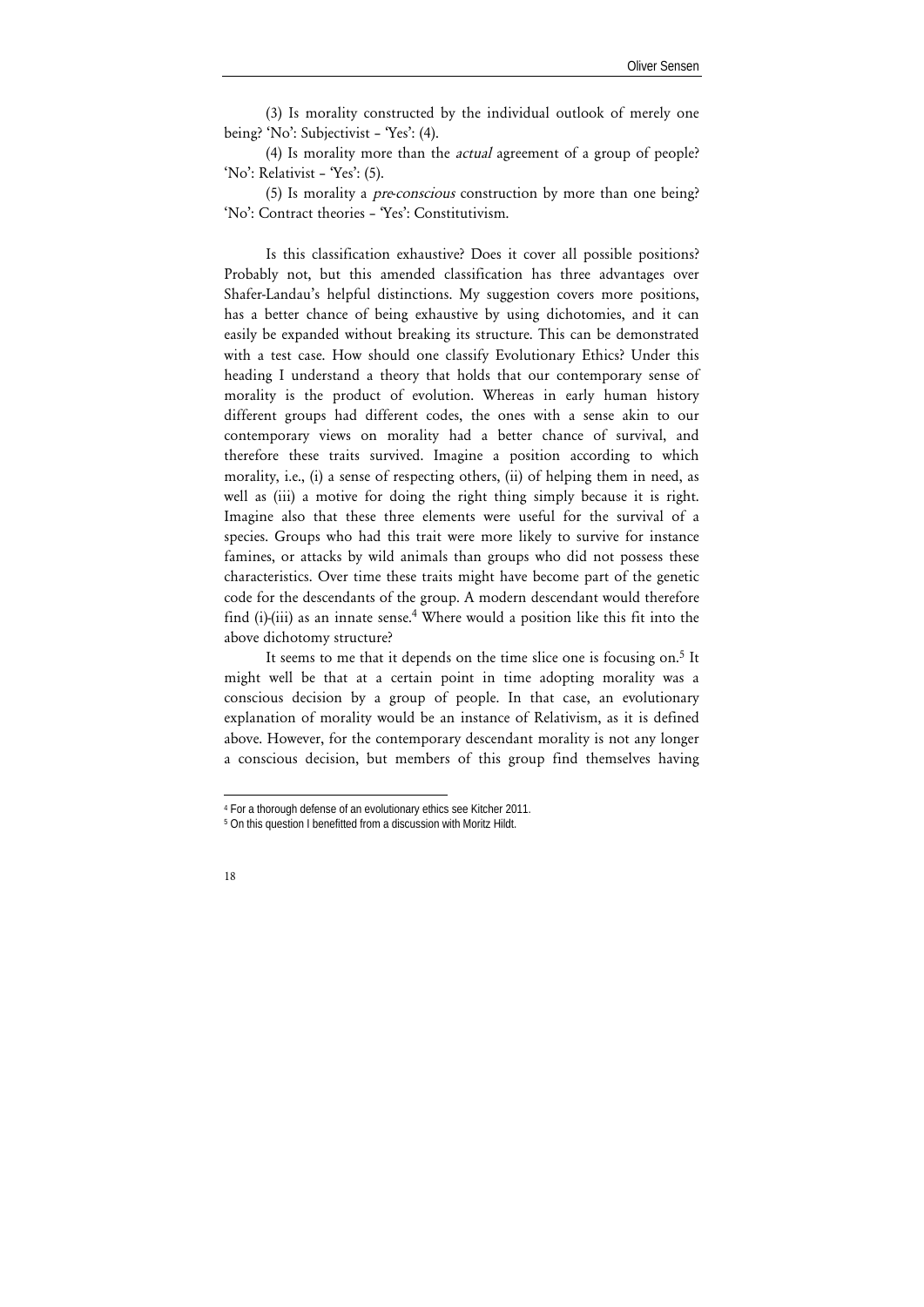these traits innately. As such, the theory has more similarities to Kant's Constitutivism. But it is not the same as Kant's position, since the moral elements (i)-(iii) would not have arisen out of pure reason, but from one's genetic code. Morality would not be the autonomous product of pure reason, but the learned and stored experience of human history. One therefore would have to add another dichotomy, (6):

(6) Does morality arise pre-consciously out of one's own reason? 'No': Evolutionary Ethicist – 'Kant.'

The question of how one should classify Evolutionary Ethics therefore depends on the time slice one is looking at. At the beginning it might have been a form of Relativism, but over time it turned into a form of (non-Kantian) Constitutivism. And there could be other versions of that are not yet captured by my classification, but one just would have to adjust the questions in order to get a more fine-grained distinction of moral theories. However, even if the classification is incomplete it has already yielded an important new insight. Constitutivism is a viable candidate, and one cannot establish Moral Realism by rejecting Subjectivism, Relativism, and Contract theories alone (cf. Section 5 below). Even if those three fail, it could be that Constitutivism is true.

#### Section 4: Alternative classifications

There are, of course, other ways of classifying moral theories, and it will be helpful to compare the above dichotomy structure to two others. The first takes into account Stephen Darwall's second-personal standpoint, the second Colin McGinn's DIME structure. Both classifications have distinct advantages, and together they will help us to sharpen the classification of realism and forms of anti-realism. I shall start with the second-personal standpoint.

Stephen Darwall has argued that morality contains essentially secondpersonal elements (cf. DARWALL, 2006). Morality describes the standing human beings have to (1) make claims on others, and (b) to be treated in a second-personal way. For instance, after an injustice, the victim has the standing to demand reparation and an apology, but it also can demand a special way of being treated, e.g., that the culprit looks the victim in the eye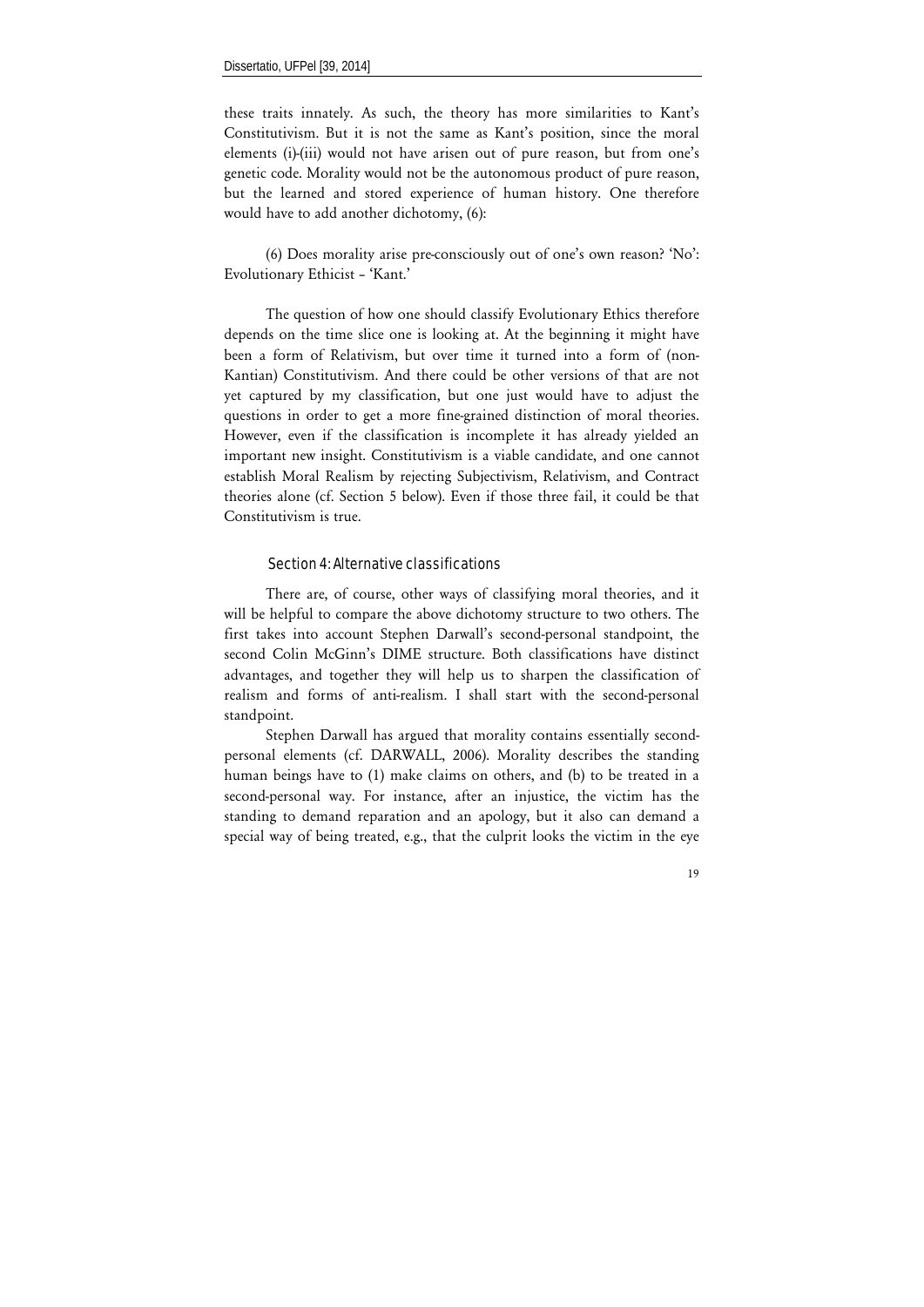when apologizing etc. One could develop a classification of moral theories out of Darwall's insight, distinguishing between first-, second-, and thirdpersonal theories. A first-personal account would generate morality out of the subject- or the 'I'-perspective. A second-personal account would argue that morality consists in a relationship between or two more people or a 'You' perspective. A third-personal perspective, in contrast, talks about an 'It' or a feature of the world.6 Finally, it could be that there is no morality. This way of classifying moral theories does not necessarily generate different candidates of moral theories, but it would group them differently.

If morality is not tied to any of the three standpoints, it does not exist, and Nihilism would be true. If, on the other hand, morality is a fact from the third-personal standpoint, an impersonal fact 'out there,' one holds a Moral Realism. From a second-personal standpoint, one could distinguish whether someone holds morality to consist in an *actual* agreement of two or more people (Relativism), or an *ideal* agreement between people (Contract theories). Finally, morality might be said to arise from a first-personal perspective. If it arises a posteriori from one's actual preferences, this would be a Subjectivism. If it arises a priori necessarily out of one's own reason, one would hold Kant's Constitutivism. As in my earlier classification, an Evolutionary Ethics would fall into different categories, depending on the time slice one is talking about: When morality was useful for the earliest humans, it might have originated out of a second-personal agreement of a group, whereas for the descendants of these humans, morality is innate and seems to originate necessarily from a first-personal perspective. One would then need to differentiate between a necessary first-personal origin of morality, depending on whether it generates in one's genes or one's own reason. Here one could branch out and distinguish between a first-personal morality that emphasizes genes, feelings, a Freudian super-ego, or reason etc.

This classification therefore can yield and accommodate the same theories as my adapted Shafer-Landau model, but it is less homogenous. Whereas my adapted model distinguishes the theories in one flow by using dichotomies, the perspective model needs further incommensurable

l

<sup>6</sup> Darwall's own position would not neatly fall in the second-personal perspective, since it is (1) a thirdpersonal objective fact that human beings have the standing, (2) to make a second-personal demand on other, and (3) to be treated second-personally (e.g., be looked in the eye etc.). cf. DARWALL, 2006, p. 119, and verbal confirmation.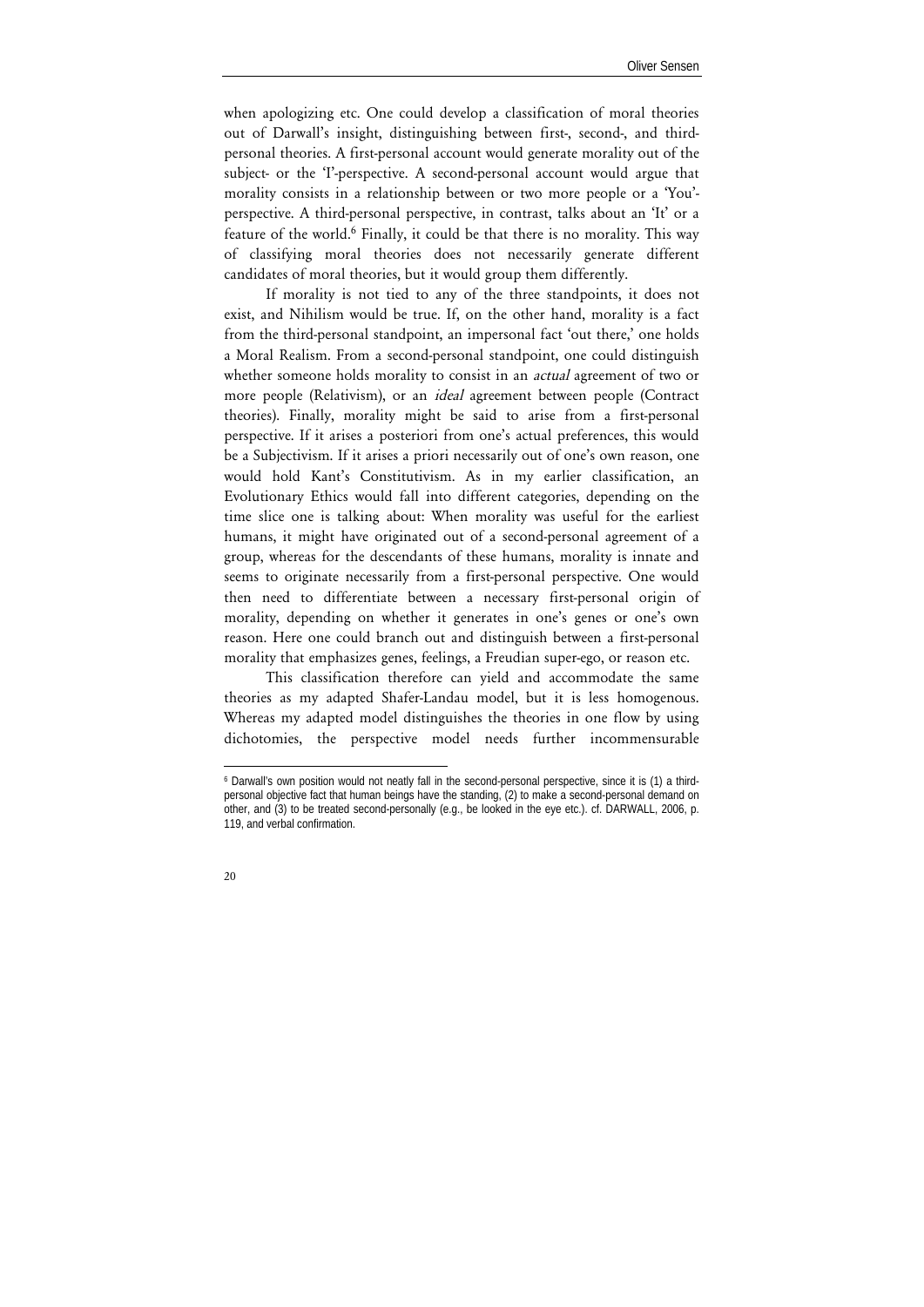distinctions – between actual and ideal agreements for second-personal theories, and empirical or necessary origins for first-personal accounts of morality.

### The Dime structure

A third way of classifying meta-ethical theories into Realism and forms of Anti-Realism can be gleaned from Colin McGinn's DIME structure (I am following loosely MCGINN, 1993). McGinn argues that debates in philosophy always oscillate between four main positions, but that there is one neglected alternative. He uses 'DIME' as an acronym that is composed out of the first letter of the four standard positions: 'D' stands for 'Domestication.' It expresses a reductive explanation of a phenomenon in terms of something one knows better: e.g., one could hold that the mind is just a function of the brain, or love is just a flow of hormones. 'I' is the abbreviation for 'Irreducibility.' One might hold that phenomena that are puzzling neither can have nor need an explanation – they are irreducible phenomena. One could argue, for instance, that the mind is the reality through which we perceive everything else. Even the brain is only discovered and observed through the mind. The mind is then a first reality without which we could not have the conception of a brain. But we cannot then refer to the brain to adequately explain the mind.

McGinn uses 'M' for 'magical,' but a more neutral term would be 'metaphysical.' One might explain a phenomenon by postulating a new entity: The mind is a non-material substance or soul, numbers are real entities in a third realm of existence that differs from the physical and psychological. Finally, 'E' stands for 'elimination.' One might simply deny that the phenomenon to be explained really exists. Maybe there is no consciousness, love, or free will.

McGinn argues that debates in philosophy – whether they are about the existence of God, free will or numbers, the nature of the mind or knowledge – always oscillate between positions that can be captured with the DIME structure. He also points out that there is a neglected alternative, and defends it for each topic. He calls the alternative 'Transcendental Naturalism,' and it works with a cognitive closure conception. The idea is that there is a solution and explanation for every philosophical problem, but that it is in principle impossible for human beings to detect the answer. Our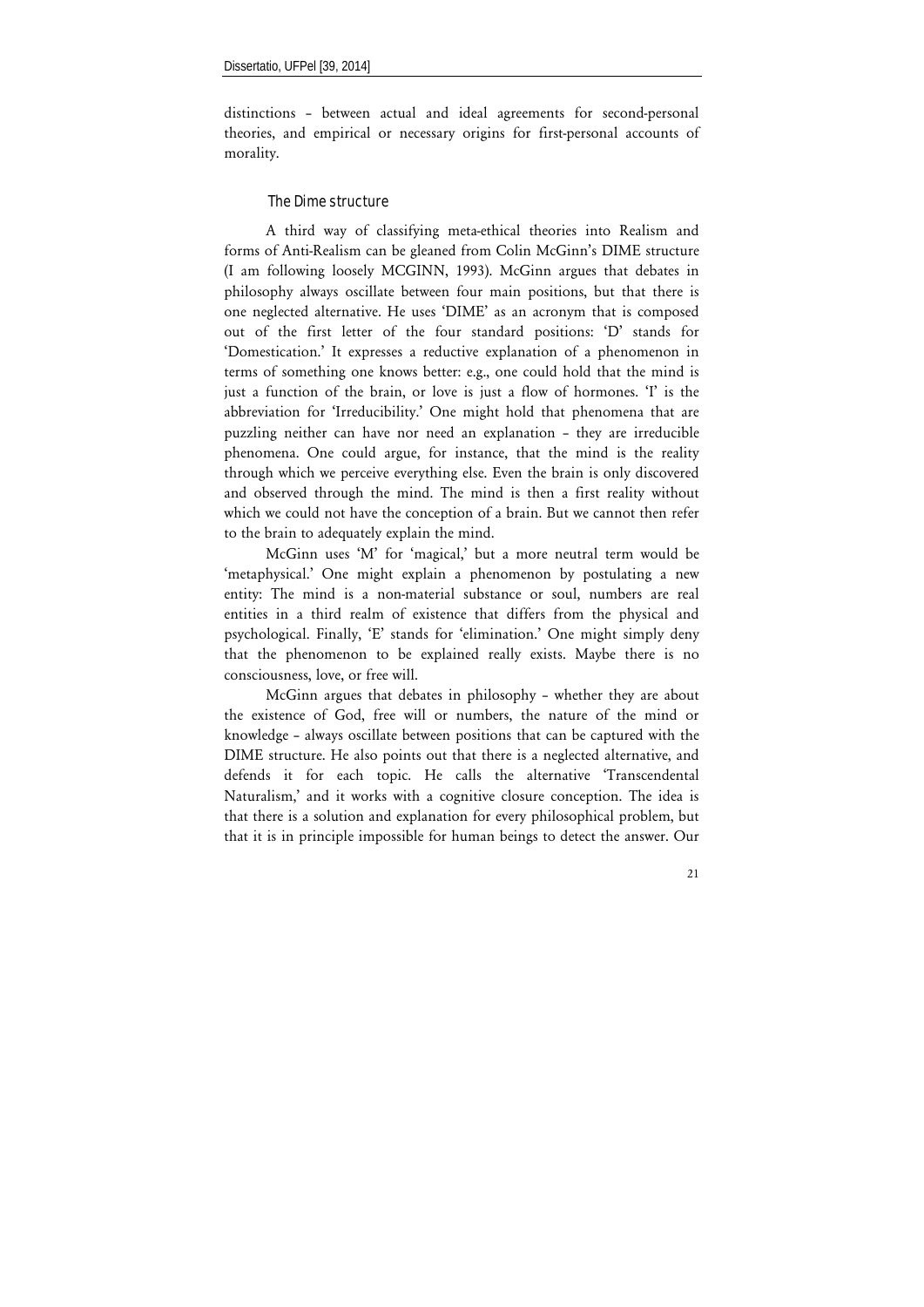cognitive capacities are simply not up to the job. The solution might be obvious to beings with different faculties than ours, but it is epistemically closed to us.

McGinn himself does not apply the DIME-structure to the nature of ethics. But inasmuch as one asks a metaphysical question about morality, one can take the same stances the DIME-structure describes. For instance, one could deny that there really is any such thing as morality, and eliminate the phenomenon: Nihilism ('E'). On the other end of the spectrum, one could argue for an M-position and say that in addition to physical and psychological realities there is also a distinct moral reality such as nonnatural value properties are a separate moral realm: Realism. In contrast, one might adopt a middle position and argue that – although morality exists somehow – it is not a reality independently of (human) beings, but is constructed by them. There would be no morality without these beings, but morality exists with these beings. This would be a domestication of the moral phenomenon ('D'), and it can come in very different forms: One could reduce morality to the preferences of the individual (Subjectivism), to the actual agreement of a group (Relativism), to the ideal agreements of a group (Contract theories), or to a constitutive principle (Evolution or Kant's Constitutivism).

While this classification can cover the same positions as the other two classifications we considered it also offers to more possibilities to understand the moral phenomenon: It could be that it is a first reality, both incapable and not in need of any further explanation: Irreducibility (cf. PRICHARD, 1912). Alternatively, it could be that there is an explanation of the moral phenomenon, but that it is in principle inaccessible to human beings: Cognitive Closure. These two do not determine the ontological nature of morality, but the epistemic limitations of our inquiries. Irreducibility and Cognitive Closure might explain why we are still debating this question without universal agreement.

The DIME-structure is therefore very close to my classification in that it groups the positions in a similar way: Constructivism is a form of Domestication or reduction, and can itself have different forms. Another thing we can glean from McGinn are the advantages and disadvantages each position has (again my discussion is loosely based on MCGINN, 1993). Realism or an M-position takes seriously the phenomenon one is examining. On the other hand, it has to introduce a further entity: a soul or numbers,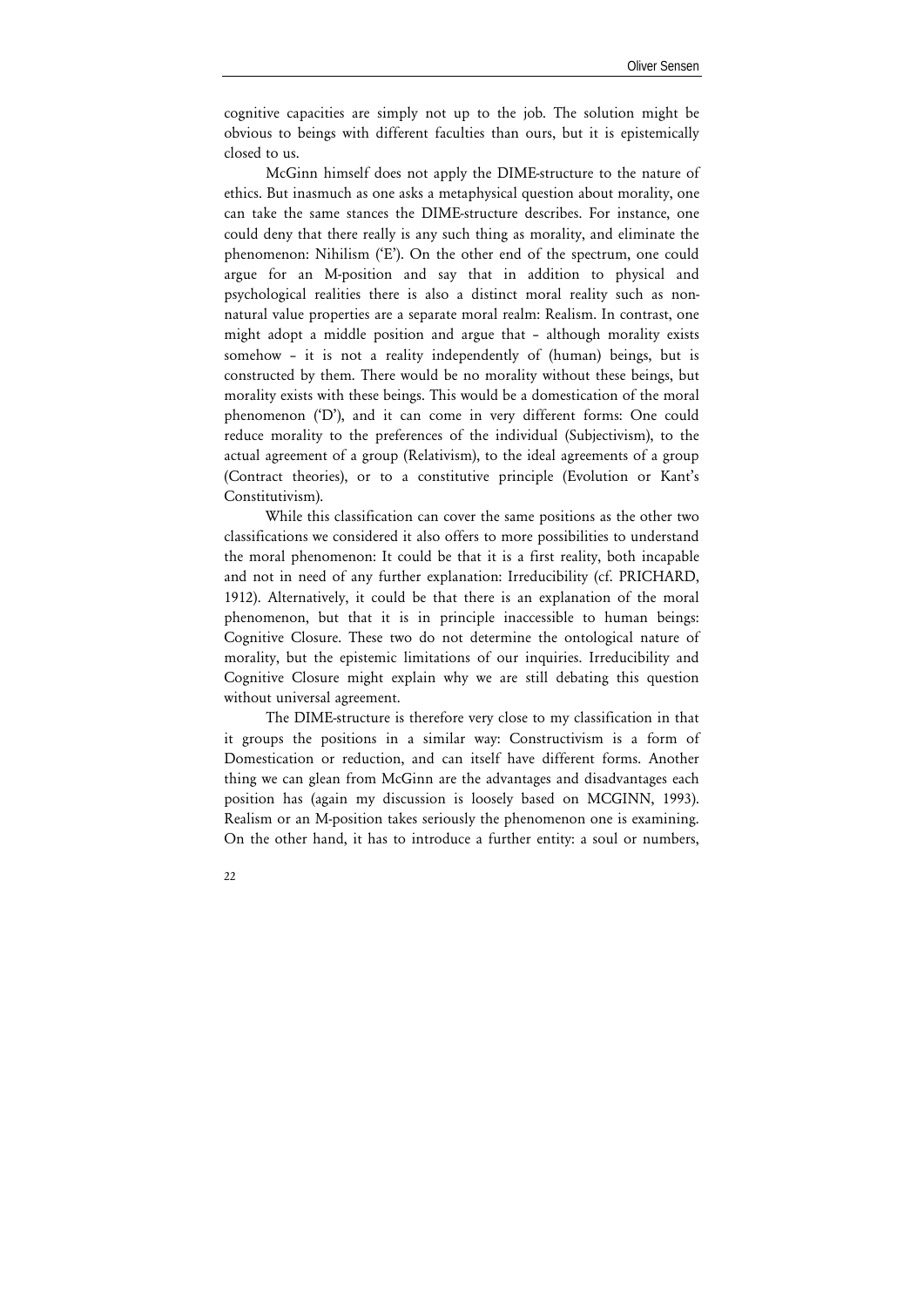for instance, but it is not always clear how to conceive of such an entity – it is very unlike everything else we can see and touch – and how one can discover it. In addition, it is not clear whether introducing a new entity really solves the initial puzzle one had. If it is not clear how a brain could have something like a self-consciousness and phenomenal experiences, introducing another entity does not by itself explain such experiences. Self-consciousness seems to be a first-person experience. But a soul would be a third-person objective fact, similar to the brain. D positions can account for the phenomenon as well, they do not need to introduce new entities, and they do not face the new problem how the new entity can account for the phenomenon. While these are all advantages, the disadvantage of a Dposition is that it might not be able to adequately describe the phenomenon: If, for instance, one says that love is just a play of hormones, it does not capture what it feels like to be in love. Or if one holds that having free will is just that one acts without coercion and compulsion according to one's desires, it does not adequately capture the phenomenon of free will where it seems that we can act independently of any desire. In reducing the phenomenon to something else, the distinctive quality of the experience might be destroyed. An E-position goes even further in that direction. It eliminates the phenomenon, and would hold that there is no love, free will, or mind etc. It would be like going to a dentist because one has a tooth ache, and the dentist says: 'You don't have a tooth ache.' But an E-position does not face the problem of explaining the phenomenon, and it has the disadvantages of the M- and D-positions as its advantages. These general pros and cons can be found in the more concrete discussions in moral theory. I will confine myself some of the main, exemplary lines.

#### Section 5: The arguments

So far I have argued that there is not one clear dichotomy between Moral Realism and Anti-Realism, and tried to classify the different positions. But which of them is right? Can one demonstrate that one is the correct position and that the others are wrong? There is no consensus. What is more, it is very hard to give positive support for one view. The debate is largely to attack an opponent, point out the superiority of one's own position, and shift the burden of proof to the opponents (cf. SHAFER-LANDAU, 2003). One important criterion in the debates is whether a theory can capture the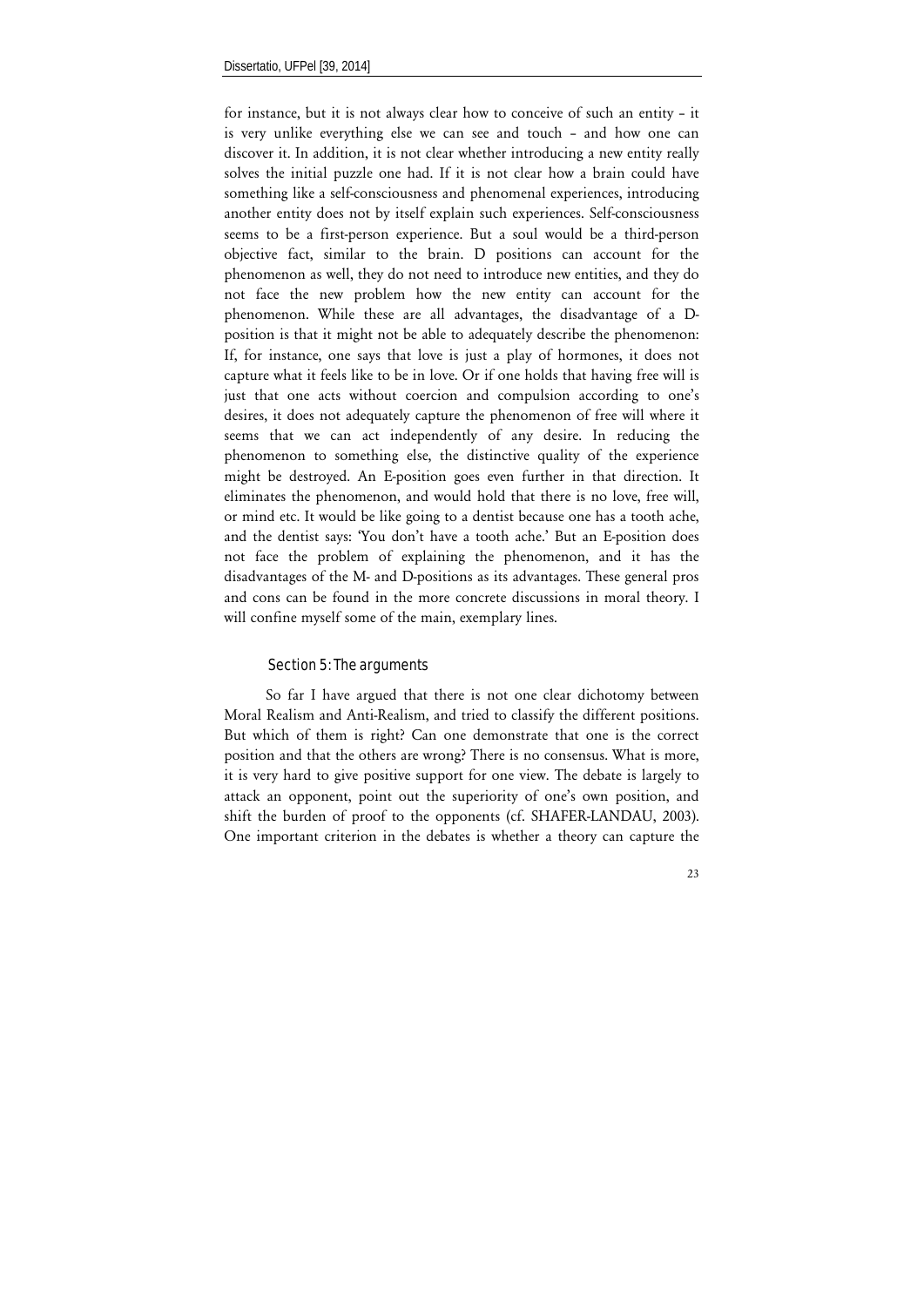moral phenomenon. But, of course, there is also no agreement about what exactly the moral phenomenon is. One possibility is that something falls in the domain of morality if it concerns the rights of others. However, it seems that not everything that concerns the rights of others is a matter of morality (e.g., if one studies the history of the rights of others). And conversely, one can argue that not everything that is a matter of morality falls under the rights of others. There might be duties towards self.

What, then, is the moral phenomenon? The previous candidate proposed one specific content of morality (the rights of others). I shall therefore suggest that one should classify the moral phenomenon in a formal way. On this account, the moral phenomenon is that one ought to do something independently of what one wants. A familiar example of such an experience is a bad conscience. One might have acted the way one wanted to, but still one is left with the sense that it was morally wrong to do so. Prior to the action one might have the sense that one should not do the action, even though no desire speaks against it. How well can the different positions capture this moral phenomenon?

At first glance, an M-position seems to be able to explain the moral phenomenon very easily. If morality is grounded in metaphysical properties (such as a non-natural value) then there is a standard independently of our desires which could constrain them. However, Moral Realism has been subject to the same criticisms that M-positions more generally are subject to. On the one hand, the M-position has to make further assumptions about the existence and cognition of moral properties which are not always vindicated. On the other, it is not clear that these new entities can capture the phenomenon they were supposed to explain. The first kind of criticism was famously raised by Mackie. He argued that the kind of properties moral realism would postulate are 'queer' (cf. MACKIE, 1977, p. 38-41). They would be properties unlike any other we know. In addition, one would need a special faculty to discover these properties which again would be unlike every other faculty we know. The second sort of criticism questions whether Moral Realism could even capture the moral phenomenon. If there are moral properties 'out there' what obligates me to follow them?

A Moral Realist would not be disheartened by these objections (for a defense see SHAFER-LANDAU, 2003 and SCHÖNECKER 2006). Regarding the argument from queerness the Moral Realist could bite the bullet or look for partners in crime. The realist could accept that morality is just a special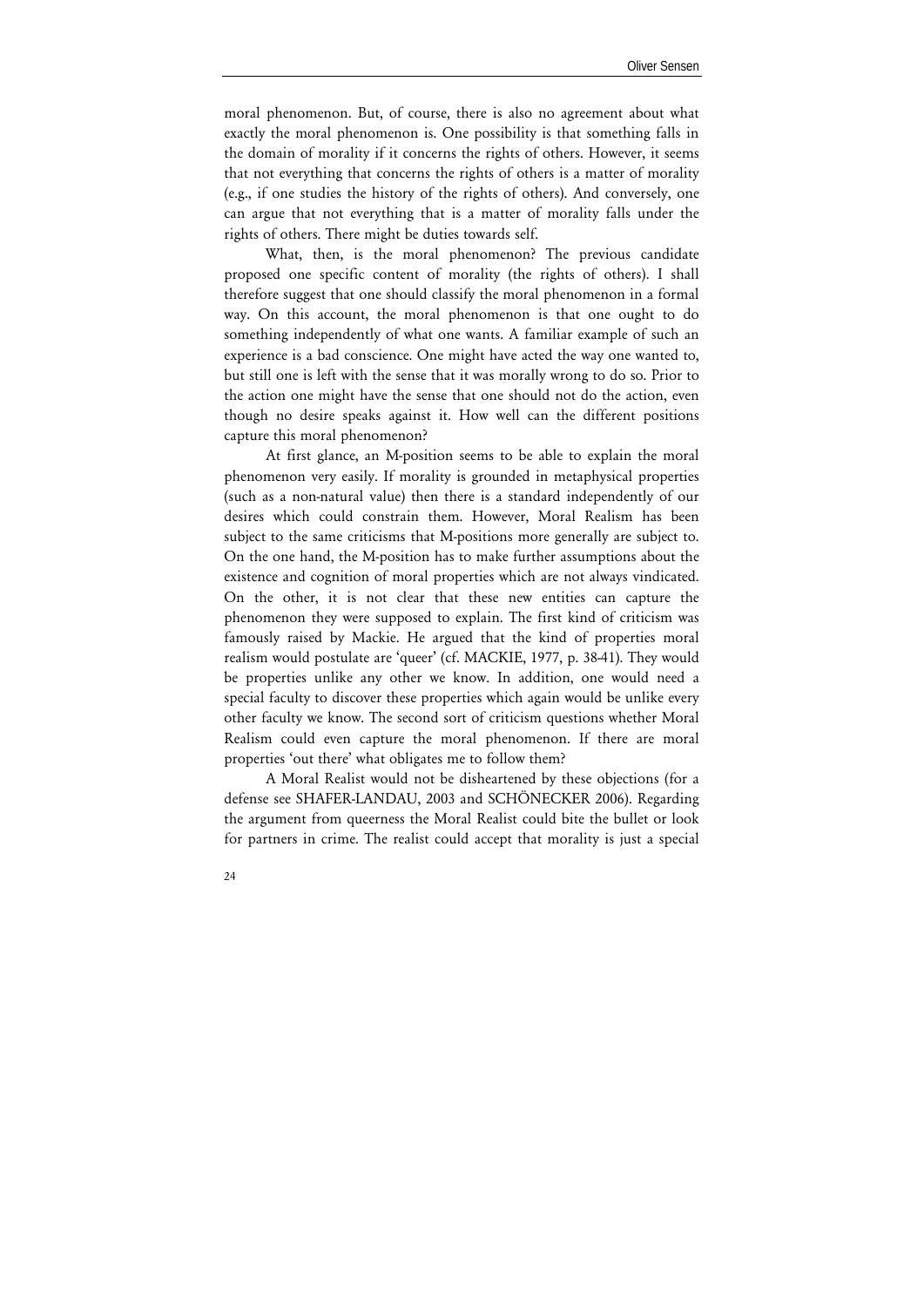1

phenomenon that needs its own kind of explanation. Or the realist could point out that that mathematical entities (numbers etc.) as well as advanced scientific concepts (such as quarks, strings, DNA, black holes, ten dimensions) are unlike everything else we know. If that does not discredit these concepts in mathematics and science, why should it discredit the existence of queer moral properties? The critic could come back and hold that scientific concepts are still thought to be natural properties, while moral properties would be non-natural. But it is not clear that this distinctions hold. There could be so-called scientific concepts which we will never be able to perceive with our five senses (maybe a black hole absorbs all light and will never be visible). In that case, we can only infer from what we see that these scientific entities do really exist. But a Moral Realist could hold that this is the same for moral properties.

Second, the moral realist could respond to the bindingness challenge by arguing that moral properties are inherently motivating and binding (contemplating the good might cause a respect for the properties), or the moral realist can separate bindingness and motivation, and admit that moral properties might not motivate the agent, even if the action would still be the moral thing to do.7

The Anti-Realist, by contrast, might hold one of several positions. He might be a Nihilist or a Constructivist. As a Constructivist, he might be a Subjectivist, Relativist, a Contract theorist, or a Constitutivist. What speaks in favor and against each of these theories? There is a spectrum for both the advantages and disadvantages. The Nihilist will make the fewest assumptions (advantage) but will be least able to capture the phenomenon (disadvantage), while the different forms of Constructivist can progressively capture more of the moral phenomenon (advantage), but can do so only at the cost of more assumptions (disadvantage). Think again about the example of the tooth ache. A nihilist about tooth aches would deny that there is any such thing as a tooth ache. He does not have to deny that the patient feels something, but it is not a tooth ache. The patient errs. The Constructivist would admit that what the patient feels is a genuine tooth ache, but he would explain the ache

<sup>7</sup> There are of course other objections against Moral Realism, such as Mackie's argument from relativity (cf. MACKIE, 1977, p. 36-8). As a matter of fact, our moral codes differ between different cultures at one time, and in the same culture over time. The Moral Realist could reply that some people make a mistake or that the particular moral rules are based on the same general principles.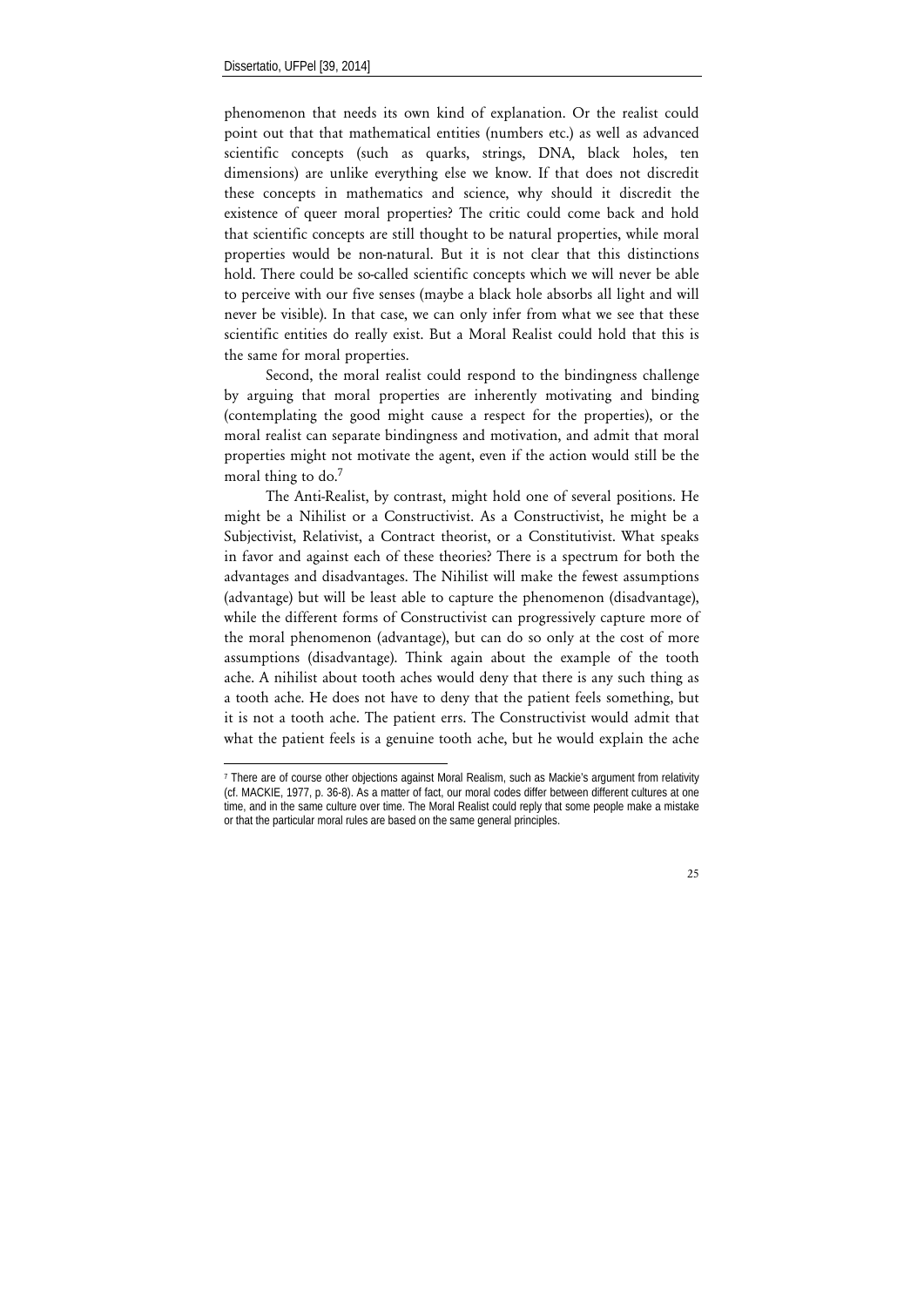in term of something else, e.g., tooth aches are just the anxiety of going to a doctor etc. Similarly in morality, the Nihilist does not have to make any assumptions, but he cannot account for what the moral phenomenon feels like.

The Reductionist or Constructivist, on the other hand, can admit that there is a genuine moral phenomenon. It just is not quite what it seems. Also within Constructivism there is a spectrum regarding the assumptions a theory has to make, and how well it can account for the phenomenon. For the Subjectivist morality is just a personal preference. (This does not, of course, prevent the phenomenon from being internalized, and appearing as if it is an absolute command. However, deep down it is not.) It is like saying to the patient at the dentist office that – while he does have a tooth ache – it is merely the anxiety of going to a dentist. The phenomenon is reduced to something else seemingly less problematic. However, the Subjectivist might see this as a strength. One does not have to postulate queer entities to explain the moral phenomenon, but there is a natural, non-spooky reason for it. One does not have to assume anything beyond personal preferences and desires. The Subjectivist has the added strength that it is easy for him to explain moral motivation. Morality should be able to motivate, and bring about change, and this is easy to explain if morality is based on one's own preferences.

However, it would change what the moral phenomenon is really like. For the agent morality seems like a demand that restricts one's desires, not something that is merely another desire. But it would also change what morality is like for a group, such as having a moral argument. If one has a moral argument, it does not seem that one merely expresses one's desires and tries to influence the other (cf. SHAFER-LANDAU, 2003, p. 22-7). Rather one seems to be concerned about finding an independent truth. Subjectivism about morality therefore exhibits the same strengths and suffers from the same problems as a D-position in philosophy more generally. It can explain the phenomenon, but it seems to change it somewhat.

In contrast to the Subjectivist, a Relativist can more easily explain why morality seems to override one's desires. If moral rules are actual agreements of a group, the desire of the individual might often be against that. However, the Relativist offers a more demanding explanation than the Subjectivist – in addition to one's preferences there is also the agreement of a group – and he loses something when he tries to explain moral motivation. One needs to be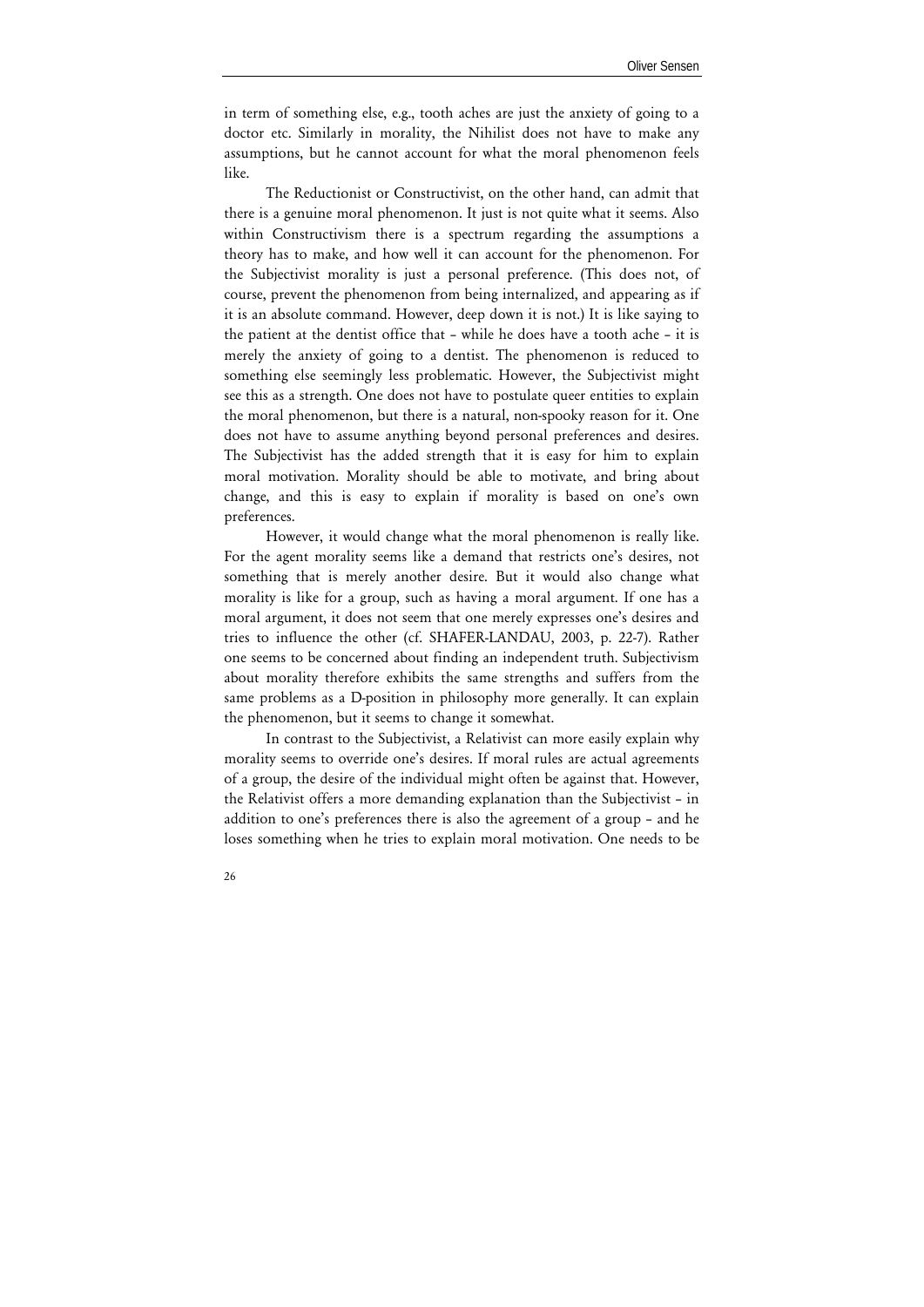motivated by the desire to benefit from the group, not any desire one individual has in isolation. In addition, Relativism has the specific problem in the way it changes the moral phenomenon. It does not seem that morality is just the agreement of any group. We admire most the dissidents against unjust regimes, who protested the existing morality in name of a higher code.

Progressing further on the spectrum, Contract theories are better able to capture the idea that morality can be against any of one's desires, whether it be the preferences one has as an individual (Subjectivism), or the ones one has in relation to a group (Relativism). If morality is based on what one would agree to under ideal circumstances, for instance, from an impartial standpoint, or if one does not know in advance which position one will occupy in the new order, morality is less grounded on one's individual desires. Again, one would still endorse what is right based on one's preferences, but under ideal circumstances the results of what people will endorse would converge. The explanation is now more demanding, but it is still a natural explanation which does not have to make queer assumptions.

However, Contract theories face two special objections which are peculiar to interest- or desire-based Constructivism. The first objection is a question about moral motivation, and the second objection is whether this is even a stable position. The first objection is the problem of a free-rider. Under ideal circumstances, one can endorse that everyone should pay for a ticket in order to use a train, for instance. So, one would *judge* that it is right for everyone to buy a ticket. However, why should one follow this rule if one can be sure that no one will find out that I have not paid and that my defecting will not bring down the whole system? In other words: Why should I be motivated to abide by the general rule? If the only reason why one endorses the moral principle is a self-interest, why can one not also defect out of self-interest if the situation is right (cf. SCHÖNECKER, 2006, p. 313-5)?

The second objection peculiar to interest-based Contract theories questions whether they are even a distinct and stable position. In order to formulate that objection, Shafer-Landau uses a Euthyphro-style scenario (cf. SHAFER-LANDAU, 2003, 41f). Contract theories face the dilemma whether the ideal condition (of impartiality etc.) under which one should choose one's principles is a *moral* demand or not. If it is a moral demand, then there is already a moral standard prior to one's choosing under ideal conditions. There is therefore a moral demand independently of Contract theories, and this moral demand must be accounted for by Moral Realism or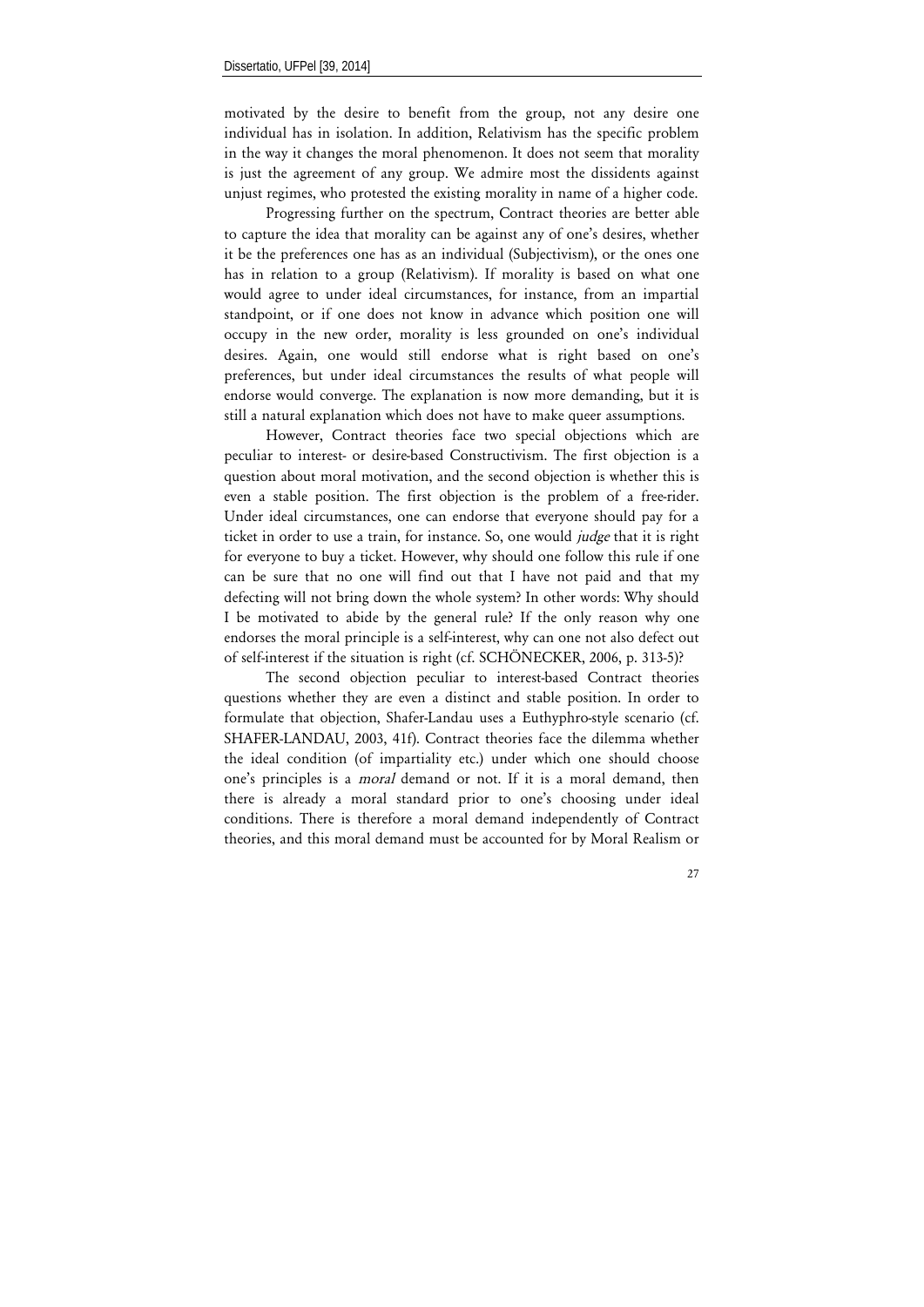another theory. However, if the ideal condition (of impartiality etc.) is not a *moral* standard, then why should one expect the procedure to yield any *moral* results? The procedure might yield principles that we do not recognize as moral demands at all, e.g., of not helping others. Why should this have greater authority than our moral intuitions themselves?

Finally, Kant's Constitutivism is at the other end of the spectrum. It has the advantage that it can accommodate many of the objections that have been raised against other forms of Constructivism, and might best be able to explain the moral phenomenon. If morality is a necessary law of one's own reason, then it can easily account for the idea that moral demands can be contrary to one's desires. It also does not face the objections that have been raised against Contract theories. Since Kant does not base morality on one's desires, there is an independent answer as to why one should not be a freerider. Even if the free-rider can be sure not to be found out, his own reason still commands not to abuse the system. Constitutivism can similarly answer the Euthyphro charge. The requirement to adopt an ideal standpoint, the perspective of pure reason, is a moralized demand, but unlike Moral Realism, it is not an external standard, but arises out of one's own reason. Therefore, Kant's Constitutivism has all the advantages of Constructivism, and it can better explain the phenomenon than other D-positions.

However, these advantages come at the price that Constitutivism is more demanding, and has more assumptions than other forms of Constructivism. Why should one believe that there is this constitutive law of one's own reason? What kind of metaphysical entity is this law-giving reason, and why should one follow its dictates over one's inclinations? (For an attempt at an answer see Sensen 2013 and forthcoming.)

## Conclusion

My first aim in this paper has been to classify Moral Realism and Anti-Realism. I have argued that there is not one clear contrast since there are a variety of positions. I have tried to present the main competitors and analyze their strengths and weaknesses. The discussion in this paper is, of course, far from complete. There are many more moves and countermoves advocates and opponents can make. The debate which of the positions is the correct one is not settled and on-going. What I hope I have achieved is to point out that any classification that does not include Constitutivism is an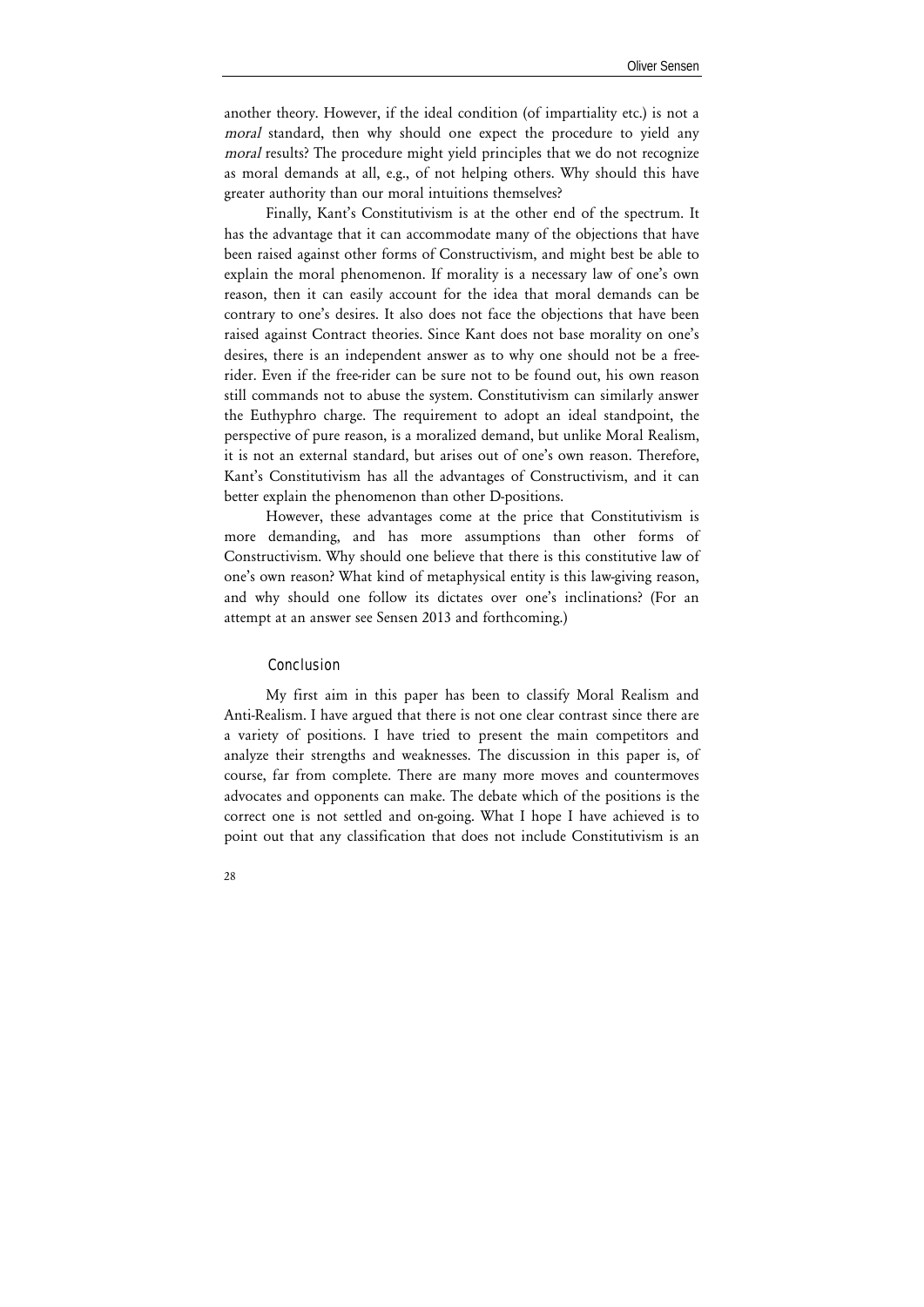incomplete one. This is an important result, because much of the debate consists in discrediting one's opponents. But if the list of opponents is incomplete, ruling out some but not all does not establish one's own position. Against this, I have tried to show that Constitutivism is worth taking seriously as an important contender, and that it deserves the same scrutiny that the other positions have received.

The other lesson which we can learn from Kant is that we should ask ourselves why these debates have not been settled. Have we just not come far enough, or might it be that the moral phenomenon is a puzzle that is hidden from our view? Maybe we cannot agree on the truth of a D-, M-, or Eposition in morality because we have a cognitive closure regarding the metaphysical nature of morality.

## Bibliographical References

DARWALL, S. *The Second-Person Standpoint*. Cambridge, MA: Harvard University Press, 2006.

FITZPATRICK, W. "Recent work on ethical realism". In: *Analysis* 69, 2009, p. 746-60.

KITCHER, P. *The Ethical Project*. Cambridge, MA: Harvard University Press, 2011.

KORSGAARD, C. *Self-Constitution*. Oxford: University Press, 2009. MACKIE, J. *Ethics. Inventing Right and Wrong*. Penguin: London, 1977. MCGINN, C. *Problems in Philosophy*. Oxford: Blackwell, 1993. MOORE, G. E. *Principia Ethica*. Cambridge: University Press, 1993. PRICHARD, H. A. "Does Moral Philosophy Rest on a Mistake?". In: *Mind*  21, 1912, p. 21-37. REATH, A. *Agency & Autonomy in Kant's Moral Theory*. Oxford:

University Press, 2006.

SAYRE-MCCORD, G. "Introduction". In: SAYRE-MCCORD, G. (Org). *Essays on Moral Realism*. Ithaca: Cornell University Press, 1993.

SCHÖNECKER, D. "Warum moralisch sein? Eine Landkarte für moralische Realisten". In: KLEMME, H.; KÜHN, M.; SCHÖNECKER, D. (Orgs.).

*Moralische Motivation*. Hamburg: Meiner, 2006, p. 299-327.

SEIFERT, J. *The Value of Life*. Amsterdam: Rodopi, 1997.